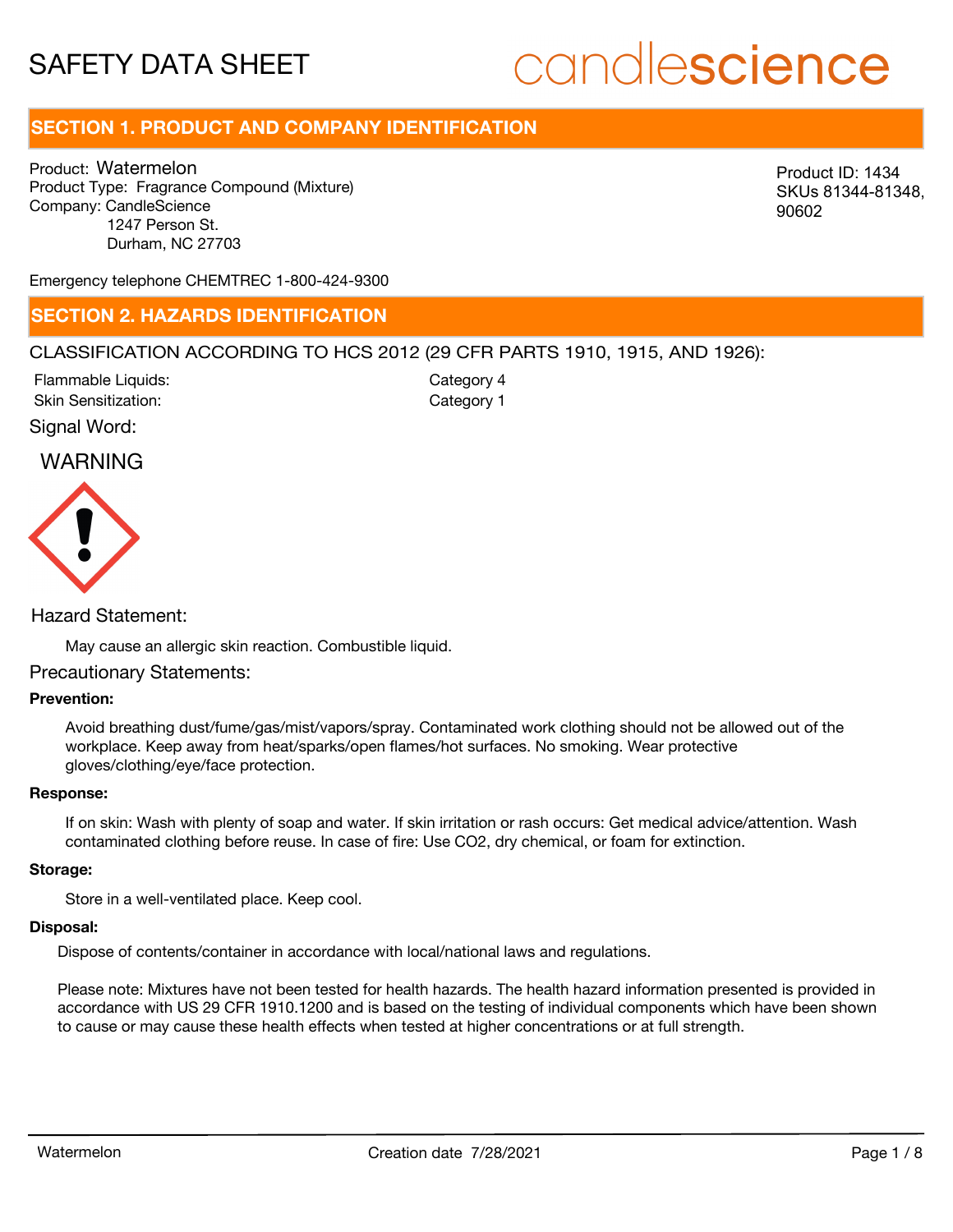# candlescience

## **SECTION 3. COMPOSITION/INFORMATION ON INGREDIENT**

| Hazardous components                          | CAS No.    | Weight %  |
|-----------------------------------------------|------------|-----------|
| Benzyl benzoate                               | 120-51-4   | $10 - 20$ |
| Pentyl acetate                                | 628-63-7   | $5 - 10$  |
| d-Limonene                                    | 5989-27-5  | $3 - 5$   |
| Isoamyl isovalerate                           | 659-70-1   | $1 - 3$   |
| 2-Methyl-3-(p-isopropylphenyl)propionaldehyde | 103-95-7   | $1 - 3$   |
| Butylated hydroxytoluene                      | 128-37-0   | $1 - 3$   |
| Allyl hexanoate                               | 123-68-2   | $1 - 3$   |
| Linalool                                      | 78-70-6    | $\leq$ 1  |
| cis-4-(Isopropyl)cyclohexanemetha             | 13828-37-0 | $\leq$ 1  |
| 2,6-Dimethylhept-5-enal                       | 106-72-9   | $\leq$ 1  |
| Hydroxycitronellal                            | 107-75-5   | $\leq$ 1  |
| β-Myrcene                                     | 123-35-3   | $\leq$ 1  |

## **SECTION 4. FIRST AID MEASURES**

### Inhalation:

Remove casualty to fresh air and keep warm and at rest. In case of respiratory tract irritation, consult a physician.

### Skin contact:

Change contaminated, saturated clothing. After contact with skin, wash immediately with plenty of water and soap. In case of skin reactions, consult a physician.

### Eye contact:

In case of contact with eyes flush immediately with plenty of flowing water for 10 to 15 minutes holding eyelids apart and consult an ophthalmologist.

### Ingestion:

If accidentally swallowed rinse the mouth with plenty of water (only if the person is conscious) and obtain immediate medical attention. Do not induce vomiting.

### Most important symptoms:

No known symptoms to date.

Indication of immediate medical attention:

Treat symptomatically.

General information:

When in doubt or if symptoms are observed, get medical advice.

## **SECTION 5. FIREFIGHTING MEASURES**

Suitable extinguishing media: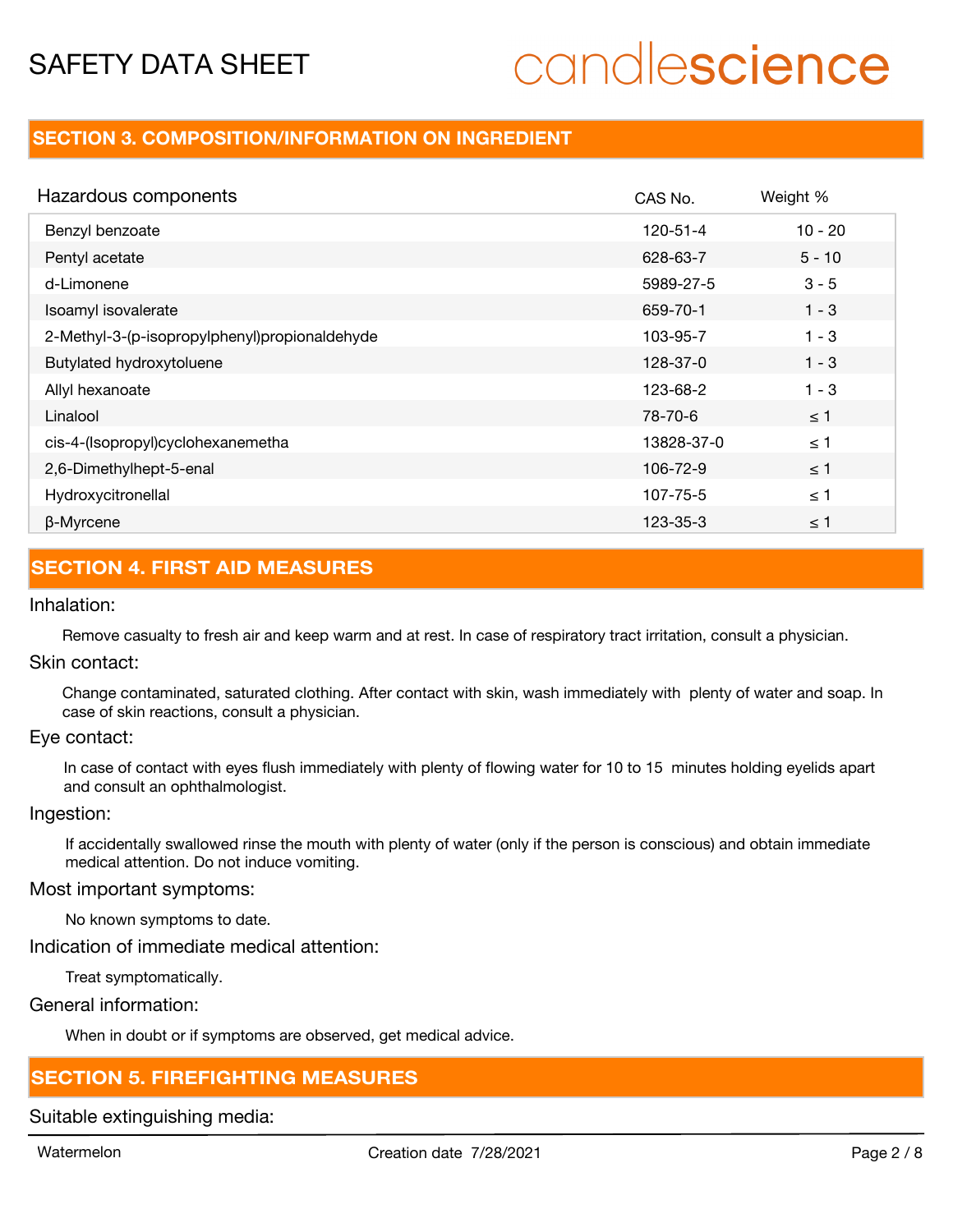# candlescience

Foam, carbon dioxide, or dry chemical.

### Unsuitable extinguishing media:

Avoid use of water in extinguishing fires.

### Specific hazards:

During fire, gases hazardous to health may be formed. Do not allow run-off from fire fighting to enter drains or water courses.

### Special fire fighting procedures:

Wear self-contained breathing apparatus for firefighting. Move containers from fire area if it can be done safely. Use water spray jet to protect personnel and to cool endangered containers.

## **SECTION 6. ACCIDENTAL RELEASE MEASURES**

### Personal precautions, protective equipment and emergency procedures:

Evacuate personnel to safe areas. Remove all sources of ignition. Ensure adequate ventilation. Keep people away from and upwind of spill/leak. Wear appropriate protective equipment and clothing during clean-up.

### Environmental precautions:

Do not allow to enter into soil/subsoil. Do not allow to enter into surface water or drains. Dispose of in accordance with local regulations. Local authorities should be advised if significant spillage cannot be contained.

### Methods and materials for containment and cleaning up:

Soak up with inert absorbent material (e.g. sand, silica gel, vermiculite). Keep in suitable and closed containers for disposal. Clean contaminated floors and objects thoroughly while observing environmental regulations.

### **SECTION 7. HANDLING AND STORAGE**

### Precautions for safe handling:

Avoid contact with skin and eyes. Avoid prolonged inhalation of vapors. Wash hands and other exposed areas with mild soap and water before eating, drinking or smoking and when leaving work. Handle in accordance with good industrial hygiene and safety practices.

Conditions for safe storage, including any incompatibilities:

Store in tightly closed and upright container in a cool, dry, ventilated area. Store away from light, heat, and sources of ianition.

### **SECTION 8. EXPOSURE CONTROLS/PERSONAL PROTECTION**

### Exposure Guidelines:

ACGIH: Butylated hydroxytoluene (CAS 128-37-0) TWA 2 mg/m<sup>3</sup>

NIOSH REL: Butylated hydroxytoluene (CAS 128-37-0) TWA 10 mg/m<sup>3</sup>

NIOSH: Pocket Guide to Chemical Hazards: Butylated hydroxytoluene (CAS 128-37-0) TWA 10 mg/m<sup>3</sup>

OSHA PEL: Butylated hydroxytoluene (CAS 128-37-0) TWA 10 mg/m<sup>3</sup>

ACGIH: d-Limonene (CAS 5989-27-5) TWA 5 ppm

ACGIH: Pentyl acetate (CAS 628-63-7) TWA 50 ppm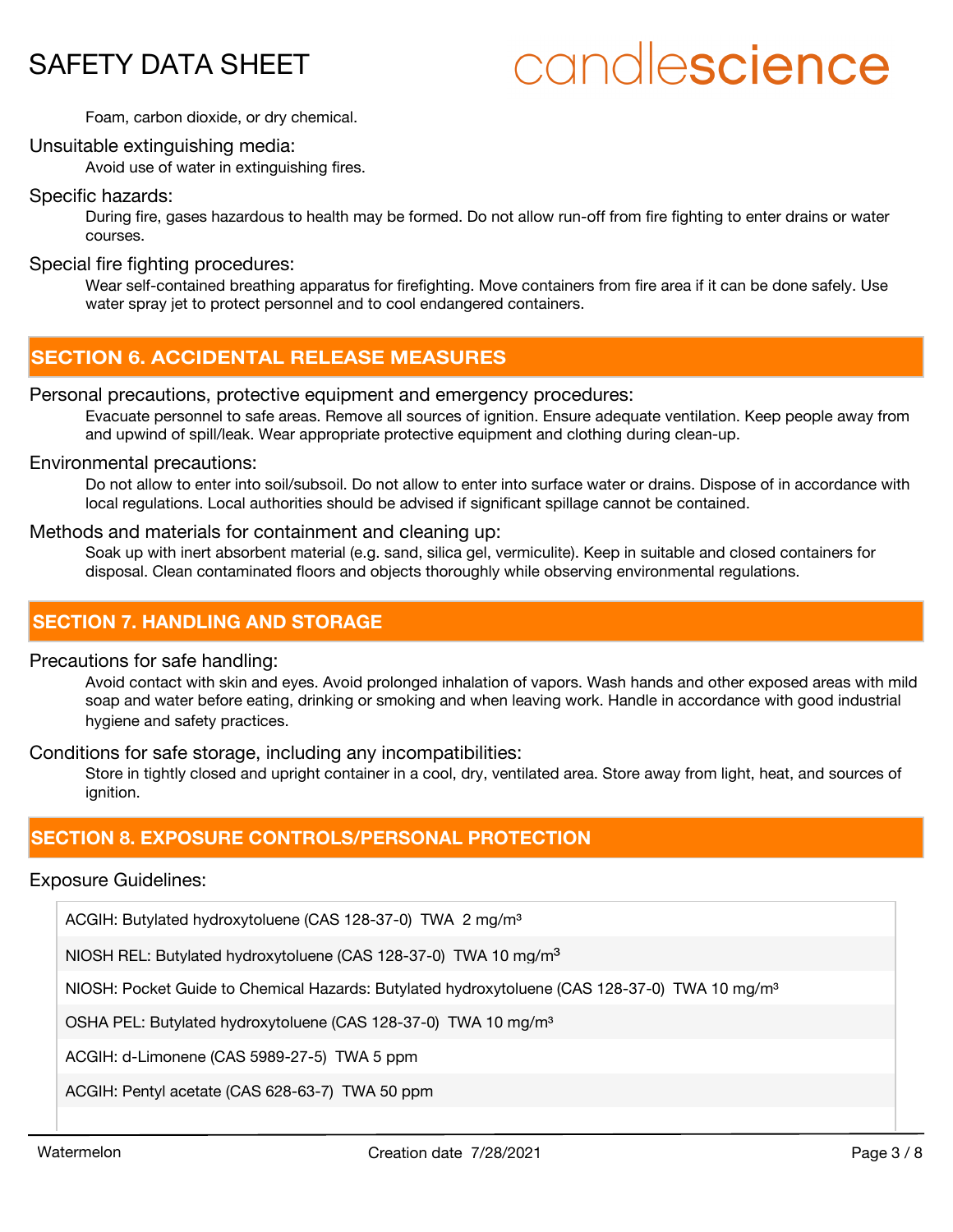# candlescience

ACGIH: Pentyl acetate (CAS 628-63-7) STEL 100ppm (525 mg/m<sup>3</sup>)

NIOSH IDLH: Pentyl acetate (CAS 628-63-7) 1000 ppm

NIOSH REL: Pentyl acetate (CAS 628-63-7) TWA 100ppm (525 mg/m<sup>3</sup>)

NIOSH: Pocket Guide to Chemical Hazards: Pentyl acetate (CAS 628-63-7) TWA 100ppm (525 mg/m<sup>3</sup>)

OSHA PEL: Pentyl acetate (CAS 628-63-7) PEL 100ppm (525 mg/m<sup>3</sup>)

OSHA PEL: Pentyl acetate (CAS 628-63-7) TWA 100ppm (525 mg/m<sup>3</sup>)

### Appropriate Engineering Controls:

### **Ventilation:**

Use engineering controls to maintain airborne levels below exposure limit requirements or guidelines. If there are no applicable exposure limit requirements or guidelines, use only with adequate ventilation. Local exhaust ventilation may be necessary for some operations.

### Personal Protective Equipment:

### **Eye protection:**

Ensure that eyewash stations and safety showers are close to the workstation location. Chemical resistant goggles must be worn.

#### **Hand protection:**

Wear chemical resistant gloves suitable for this material as determined by a hazard assessment. Gloves should be discarded and replaced if there is any indication of degradation or chemical breakthrough.

#### **Skin and body protection:**

Wear protective clothing suitable for this material as determined by a hazard assessment.

### **Respiratory protection:**

Respiratory protection should be worn when workplace exposures exceed exposure limit requirements or guidelines. If there are no applicable exposure limits or guidelines, use an approved respirator where there is a potential for adverse effects, including but not limited to respiratory irritation or odor, where indicated or required by the exposure assessment. Selection of air-purifying or positive-pressure supplied air will depend on the results of the exposure assessment which includes an evaluation of the specific operations and the actual or potential airborne concentrations. The type of cartridge or filter to be used must be selected and approved for the chemical, class, or classes of chemicals likely to be encountered in the workplace. For emergency conditions, use an approved positive-pressure self-contained breathing apparatus.

### **General hygiene considerations:**

Handle in accordance with good industrial hygiene and safety practice. Remove contaminated clothing and protective equipment before entering eating areas. Wash hands before breaks and immediately after handling the product.

## **SECTION 9. PHYSICAL AND CHEMICAL PROPERTIES**

| Appearance:     | Liquid                    |
|-----------------|---------------------------|
| Color:          | Colorless to light yellow |
| Odor:           | Characteristic            |
| Odor threshold: | N/A                       |
| pH:             | N/A                       |
| Melting point:  | N/A                       |
|                 |                           |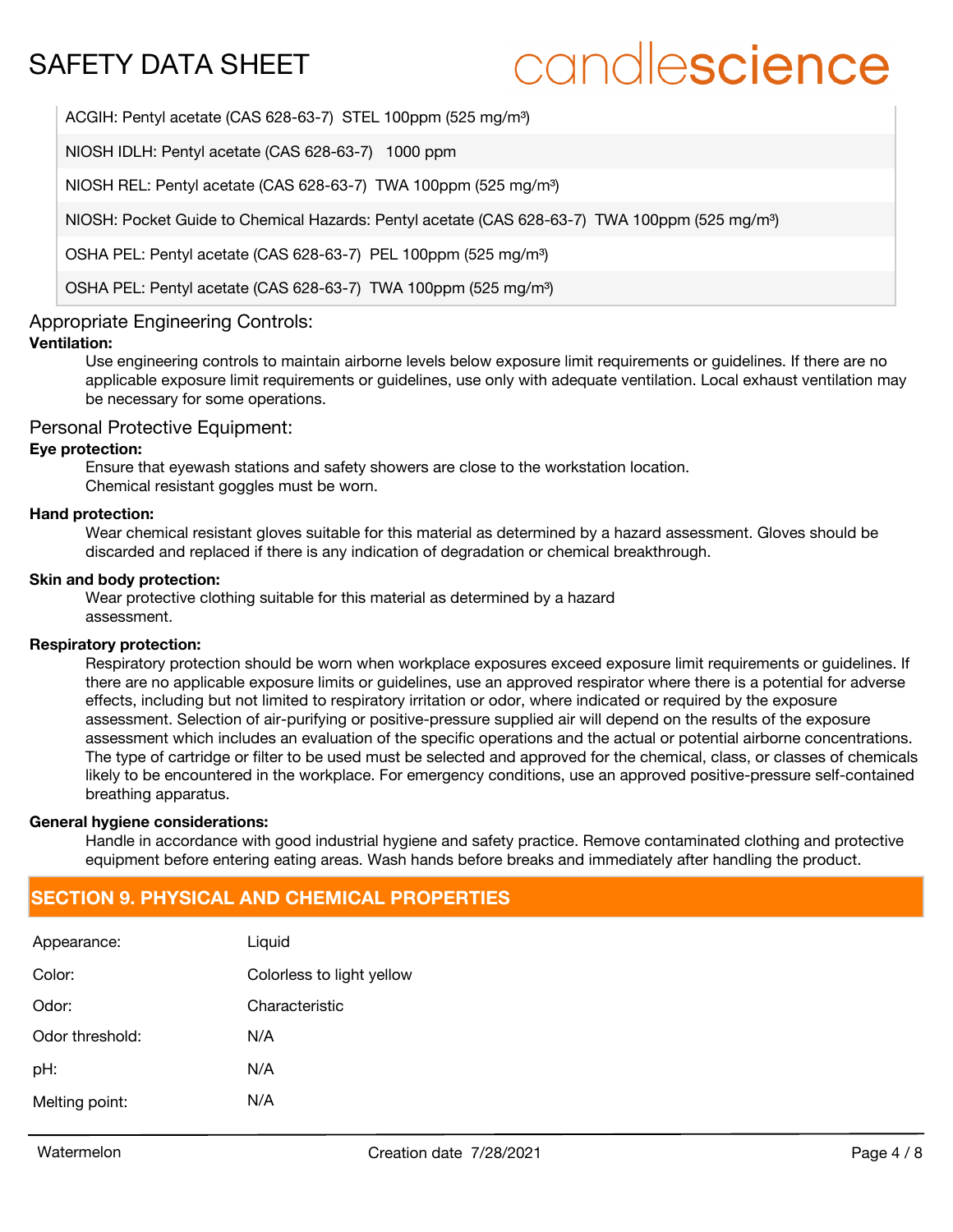# candlescience

| Boiling point:                                       | N/A                          |  |  |
|------------------------------------------------------|------------------------------|--|--|
| Flashpoint:                                          | 62.2 °C<br>144 °F            |  |  |
| Evaporation Rate (Butyl Acetate = 1): $N/A$          |                              |  |  |
| Flammability (solid, gas):                           | N/A                          |  |  |
| Upper lower flammability or explosive limits:<br>N/A |                              |  |  |
| Vapor density (Air=1):                               | N/A                          |  |  |
| Vapor pressure:                                      | 0.946 mmHg@20°C (calculated) |  |  |
| Specific gravity (H2O=1):                            | $0.9270 - 0.9370$            |  |  |
| Solubility in water:                                 | N/A                          |  |  |
| Solubility in other solvents:                        | N/A                          |  |  |
| Partition coefficient: n-octanol/water:              | N/A                          |  |  |
| Auto-ignition temperature:                           | N/A                          |  |  |
| Decomposition temperature:                           | N/A                          |  |  |
| Kinematic viscosity:                                 | N/A                          |  |  |
| Dynamic viscosity:                                   | N/A                          |  |  |
| Explosive properties:                                | N/A                          |  |  |
| Oxidizing properties:                                | N/A                          |  |  |
| Refractive index:                                    | 1.4501 - 1.4610 (n25°C/D)    |  |  |

## **SECTION 10. STABILITY AND REACTIVITY**

### **Chemical stability:**

The product is stable and non-reactive under normal conditions of use, storage and transport.

### **Possibility of hazardous reactions:**

Material is stable under normal conditions.

### **Conditions to avoid:**

Heat, flames and sparks. Temperature extremes and direct sunlight.

### **Incompatible materials:**

Strong oxidizing agents. Strong acids. Strong Bases.

### **Hazardous decomposition products:**

No hazardous decomposition products are known.

## **SECTION 11. TOXICOLOGICAL INFORMATION**

### **Acute oral toxicity:**

4296 mg/kg

### **Acute dermal toxicity:**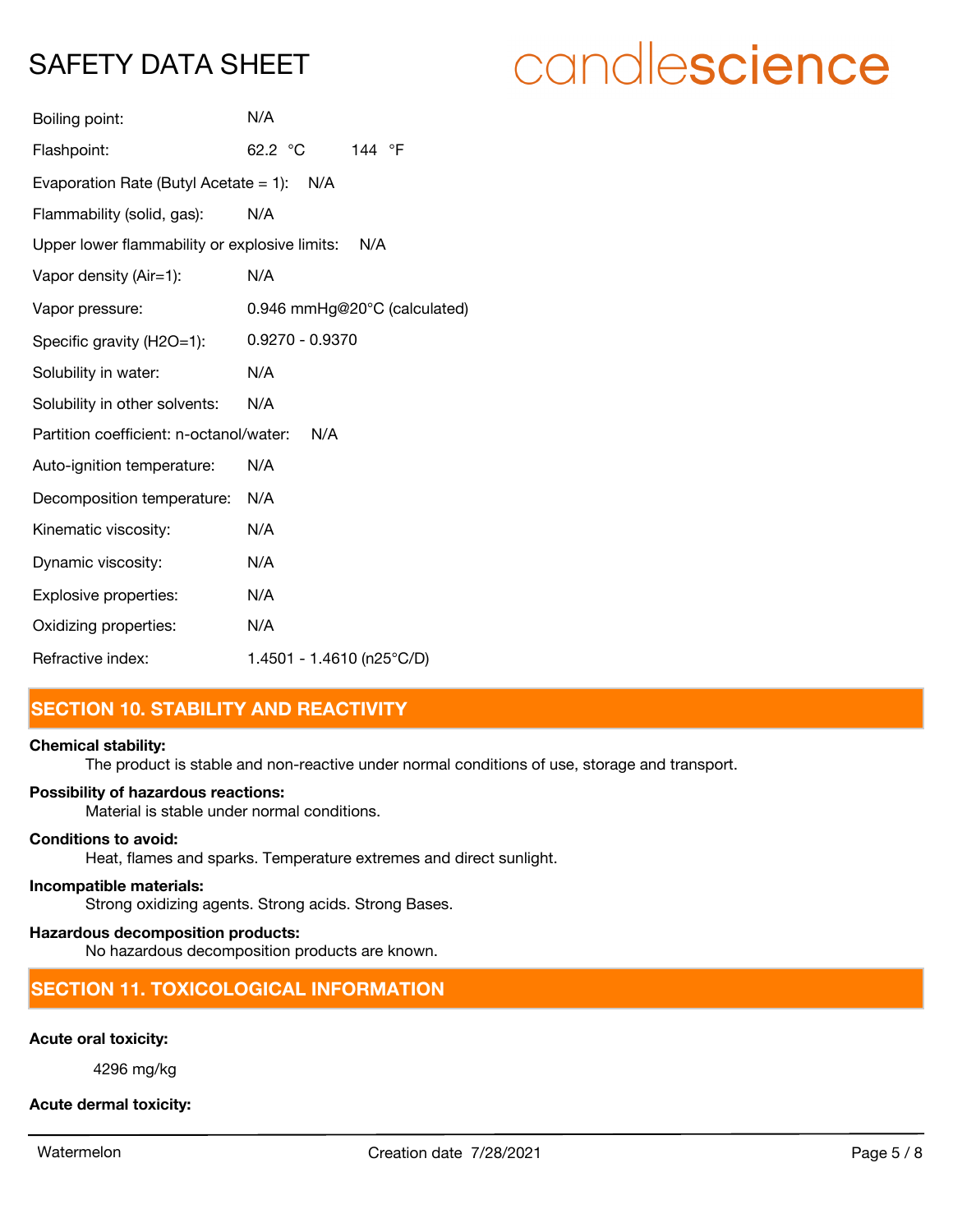6813 mg/kg

### **Acute inhalation toxicity:**

220 mg/l

### **Skin corrosion/irritation:**

N/A

**Serious eye damage/eye irritation:**

N/A

### **Respiratory or skin sensitization:**

N/A

### **Mutagenicity:**

N/A

### **Reproductive toxicity:**

N/A

### **Carcinogenicity:**

N/A

Please note: Mixtures have not been tested for health hazards. The health hazard information presented is provided in accordance with US 29 CFR 1910.1200 and is based on the testing of individual components which have been shown to cause or may cause these health effects when tested at higher concentrations or at full strength.

## **SECTION 12. ECOLOGICAL INFORMATION**

### **Ecotoxicity:**

Toxic to aquatic life with long lasting effects.

### **Persistence and Degradability:**

N/A

### **Bioaccumulation:**

N/A

### **Other Adverse Effects:**

N/A

## **SECTION 13. DISPOSAL CONSIDERATIONS**

### **Disposal instructions:**

Collect and reclaim or dispose in sealed containers at licensed waste disposal site. Do not allow this material to drain into sewers/water supplies. Do not contaminate ponds, waterways or ditches with chemical or used container. Dispose of contents/container in accordance with local/regional/national/international regulations.

### **Local disposal regulations:**

Dispose in accordance with all applicable regulations.

# candlescience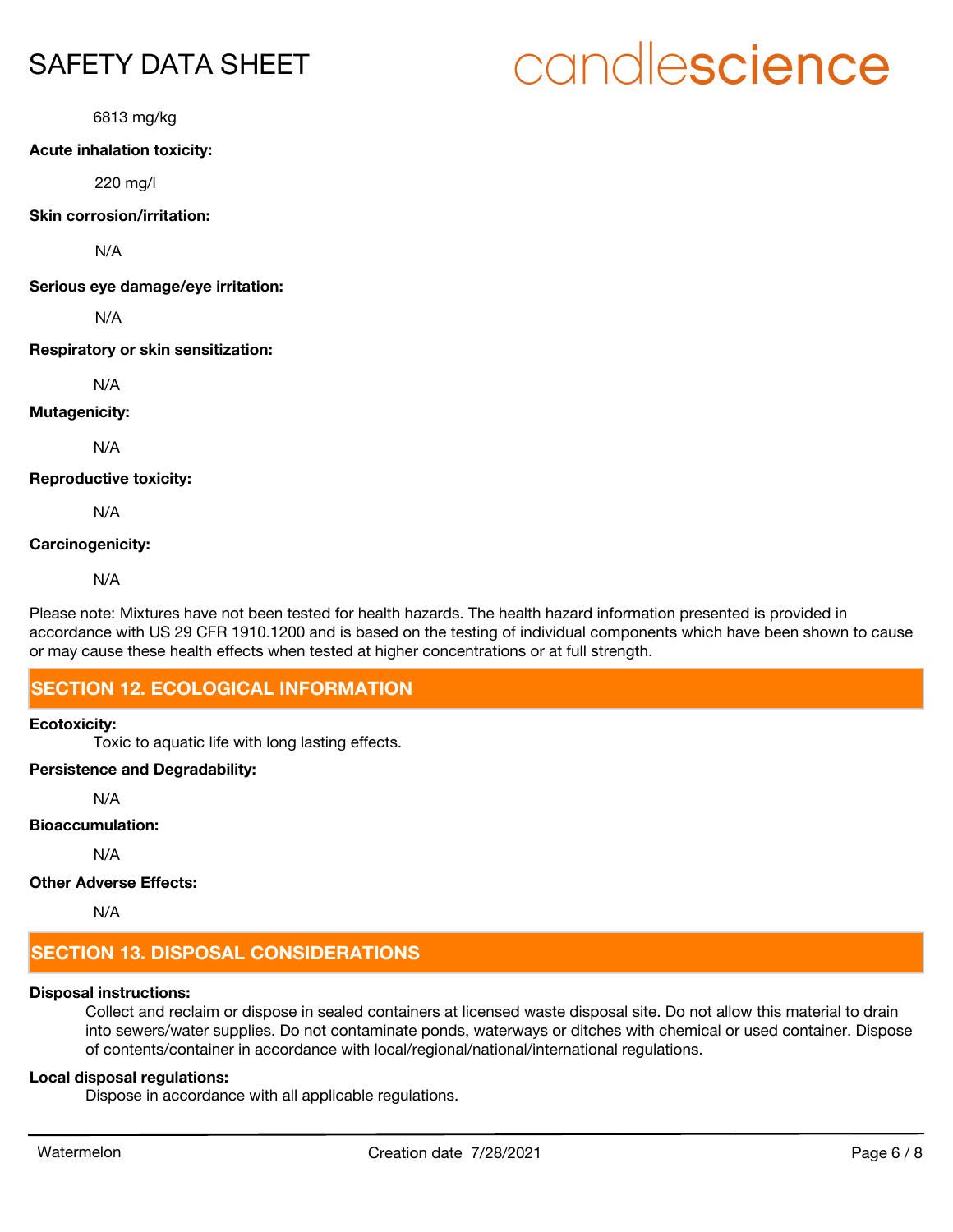# candlescience

### **Hazardous waste code:**

The waste code should be assigned in discussion between the user, the producer and the waste disposal company.

### **Waste from residues/unused products:**

Dispose of in accordance with local regulations. Empty containers or liners may retain some product residues. This material and its container must be disposed of in a safe manner.

### **Contaminated packaging:**

Since emptied containers may retain product residue, follow label warnings even after container is emptied. Empty containers should be taken to an approved waste handling site for recycling or disposal.

| <b>SECTION 14. TRANSPORT INFORMATION</b> |                                                                                                    |  |
|------------------------------------------|----------------------------------------------------------------------------------------------------|--|
| <b>IATA UN Number:</b>                   | 3082                                                                                               |  |
| <b>IATA UN Proper Shipping Name:</b>     | Environmentally hazardous substance, liquid n.o.s. (BENZYL BENZOATE AND (R)-<br>P-Metha-1,8-Diene) |  |
| <b>IATA Transport Hazard Class:</b>      | 9                                                                                                  |  |
| <b>IATA Packing group:</b>               | $\mathbf{III}$                                                                                     |  |
| <b>IATA Environmental Hazards:</b>       | N/A                                                                                                |  |
| <b>IATA ERG Codes:</b>                   | N/A                                                                                                |  |
| <b>IATA Special Precautions:</b>         | N/A                                                                                                |  |
| <b>IATA Other Information:</b>           | N/A                                                                                                |  |
| <b>IMDG UN Number:</b>                   | 3082                                                                                               |  |
| <b>IMDG UN Proper Shipping Name:</b>     | Environmentally hazardous substance, liquid n.o.s. (BENZYL BENZOATE AND (R)-<br>P-Metha-1,8-Diene) |  |
| <b>IMDG Transport Hazard Class:</b>      | 9                                                                                                  |  |
| <b>IMDG Packing Group:</b>               | $\mathbf{III}$                                                                                     |  |
| <b>IMDG Environmental Hazards:</b>       | Yes                                                                                                |  |
| <b>IMDG EMS:</b>                         | N/A                                                                                                |  |
| <b>IMDG Special Precautions:</b>         | N/A                                                                                                |  |
| <b>IMDG Transport in Bulk:</b>           | N/A                                                                                                |  |

## **SECTION 15. REGULATORY INFORMATION**

### **TSCA:**

All components of this product are listed or excluded from listing on the TSCA inventory.

## **SECTION 16. OTHER INFORMATION**

The information and recommendations contained in this data sheet represent, to the best of CandleScience's knowledge and belief, an accurate and reliable representation as the known data for this material. Since the conditions for use, handling, storage and disposal of this product are beyond CandleScience's control, it is the user's responsibility both to determine safe conditions